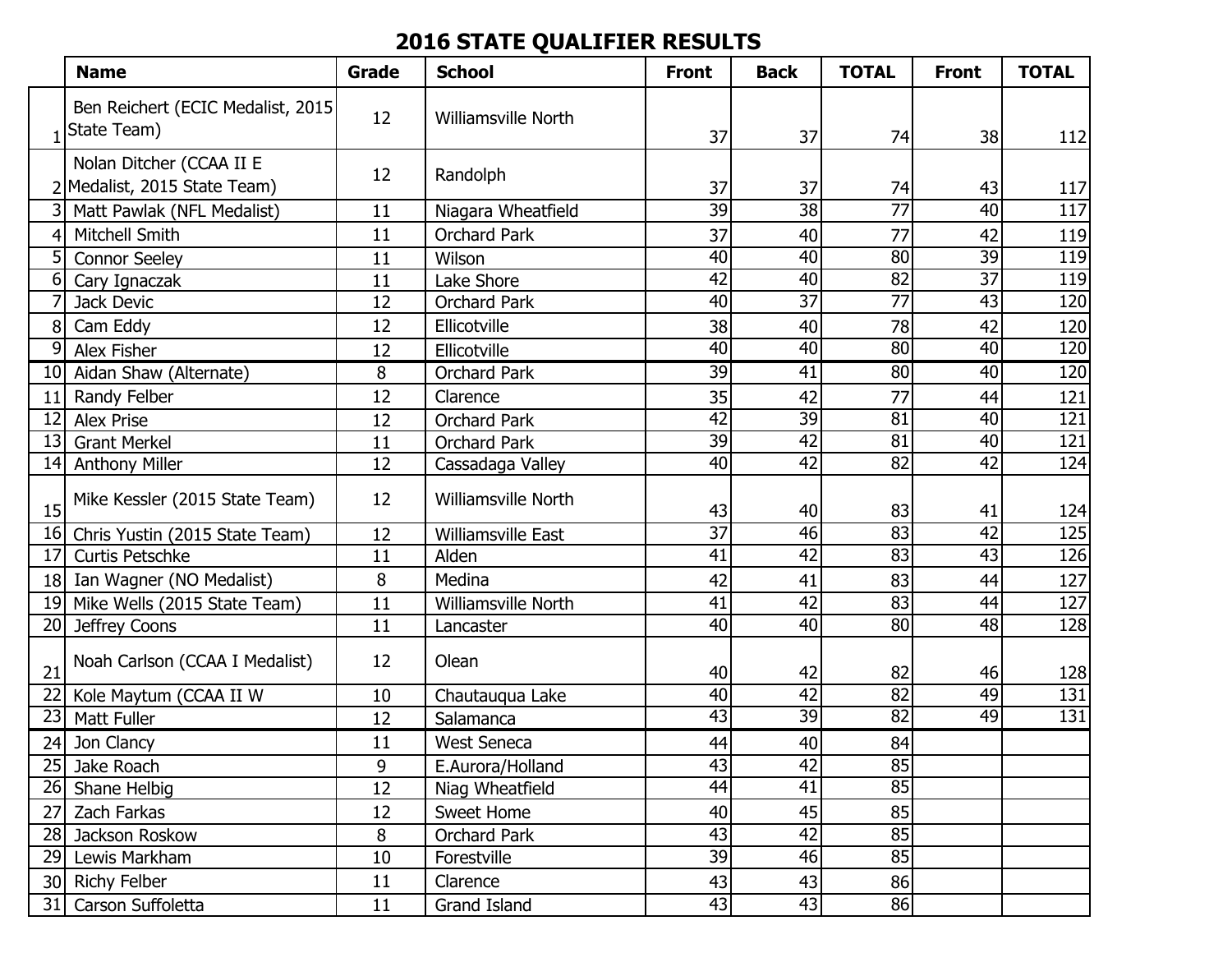| 32 | Andrew LaCongo               | 9  | E. Aurora/Holland         | 40              | 47              | 87              |  |
|----|------------------------------|----|---------------------------|-----------------|-----------------|-----------------|--|
| 33 | Daniel Taapken               | 10 | Catt/Little Valley        | 44              | 43              | 87              |  |
| 34 | Tyler Schneider              | 12 | Lancaster                 | 48              | 40              | 88              |  |
| 35 | Logan St.Cyr                 | 12 | North Tonawanda           | 45              | 44              | 89              |  |
| 36 | Kevin Halpern                | 10 | Williamsville North       | 44              | 45              | 89              |  |
| 37 | <b>Titus Miller</b>          | 10 | Cassadaga Valley          | 44              | 46              | 90              |  |
| 38 | <b>Nick Peters</b>           | 10 | Niag Wheatfield           | 48              | 42              | 90              |  |
| 39 | Jake Pollock                 | 11 | Franklinville             | 49              | 41              | 90              |  |
| 40 | Zach Fronckowiak             | 12 | Pioneer                   | 46              | 44              | 90              |  |
| 41 | Jacob Goodenow               | 10 | Catt/Little Valley        | 46              | 45              | 91              |  |
| 42 | <b>Tyler Edholm</b>          | 10 | <b>Sweet Home</b>         | 43              | 48              | 91              |  |
| 43 | Graham Josephson             | 12 | Southwestern              | 43              | 48              | 91              |  |
| 44 | <b>Anthony Gullo</b>         | 10 | Jamestown                 | 47              | 45              | 92              |  |
| 45 | Joe Marszalek                | 12 | Frontier                  | 46              | 46              | $\overline{92}$ |  |
| 46 | Zach Levenstein              | 11 | Southwestern              | 50              | 43              | 93              |  |
| 47 | <b>Melanie Green</b>         | 8  | Medina                    | 45              | $\overline{48}$ | 93              |  |
| 48 | Keelan Sinha                 | 12 | <b>Williamsville East</b> | 48              | 45              | 93              |  |
| 49 | Aiden Herlan                 | 12 | Newfane                   | 45              | 48              | 93              |  |
| 50 | <b>Brandon Seider</b>        | 12 | Wilson                    | 46              | 47              | 93              |  |
| 51 | Ryan Walck                   | 12 | Niag Wheatfield           | 48              | $\overline{45}$ | 93              |  |
| 52 | <b>Cole Phillips</b>         | 10 | Kenmore West              | 44              | 49              | 93              |  |
| 53 | Jason Lupp (Alternate)       | 10 | <b>Grand Island</b>       | 44              | 49              | 93              |  |
| 54 | Cole Munson                  | 12 | Sherman/Clymer/Panama     | 47              | 47              | 94              |  |
| 55 | <b>Derrick Hannitz</b>       | 11 | Lancaster                 | 46              | 48              | 94              |  |
| 56 | Joe Tempski (Alternate)      | 10 | Frontier                  | 49              | 45              | 94              |  |
| 57 | <b>Noah Patrick</b>          | 12 | Olean                     | 48              | 47              | 95              |  |
| 58 | Jonah Miller                 | 11 | Wilson                    | 51              | 45              | 96              |  |
| 59 | Joey Yakovac                 | 12 | <b>CSAT</b>               | 49              | 47              | 96              |  |
| 60 | Carson Crist                 | 9  | Maple Grove               | 48              | 48              | 96              |  |
| 61 | Mike Cardone (Alternate)     | 11 | Medina                    | $\overline{47}$ | 49              | 96              |  |
|    | 62 Jack Igoe                 | 12 | Lockport                  | 51              | 47              | 98              |  |
| 63 | Zach Rybak                   | 11 | <b>Silver Creek</b>       | 55              | 44              | 99              |  |
| 64 | Jay Borowiak (Alternate)     | 12 | Ellicotville              | 47              | 54              | 101             |  |
| 65 | JT Magro                     | 11 | Olean                     | 50              | 53              | 103             |  |
| 66 | AJ Putt (Alternate)          | 11 | Maple Grove               | 50              | 53              | 103             |  |
| 67 | Mitchell Hartweg (Alternate) | 12 | Southwestern              | $\overline{51}$ | 53              | 104             |  |
|    | 68 Conner Duncan             | 12 | Newfane                   | 59              | 49              | 108             |  |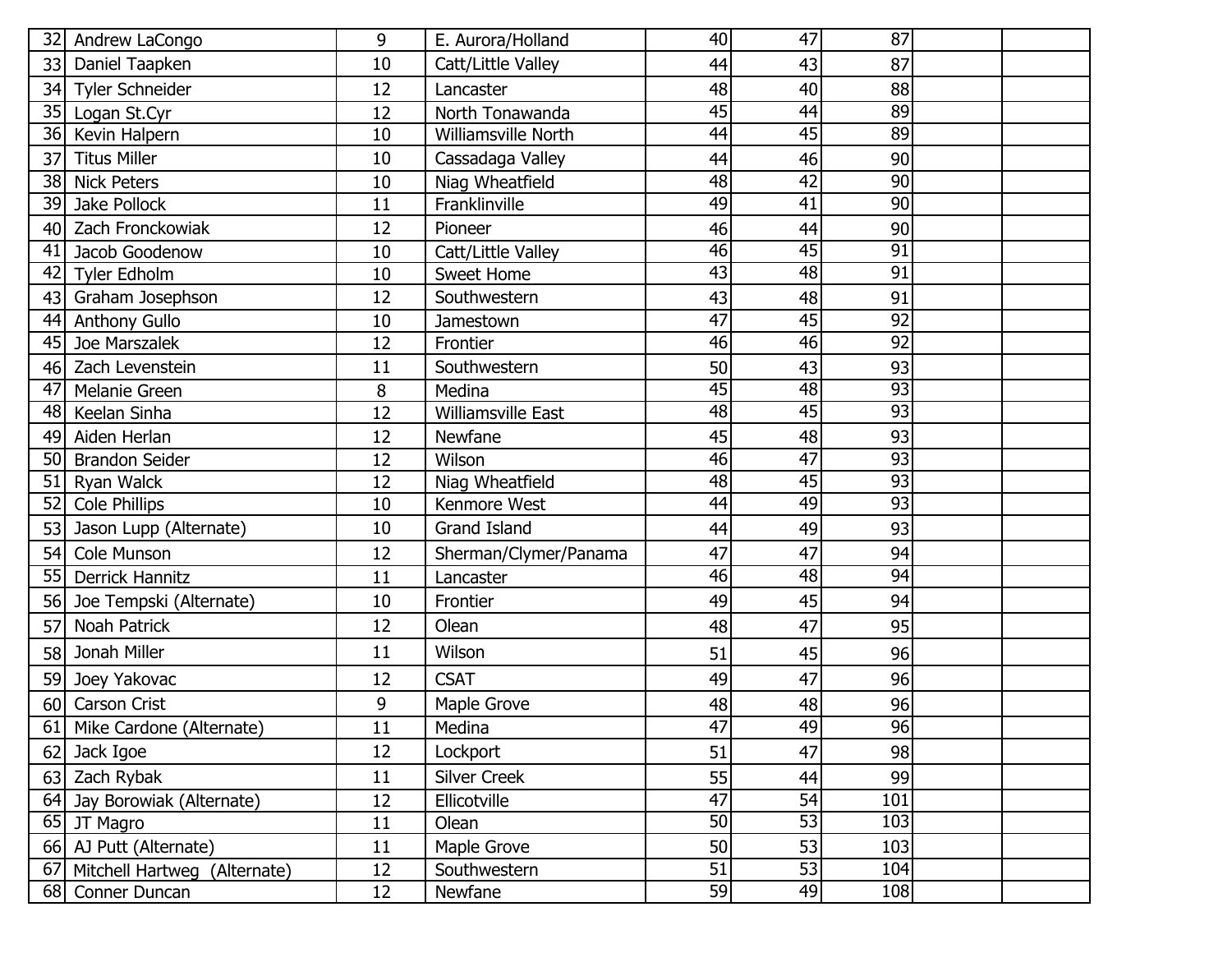| <b>691</b><br>All-<br>Campbell<br>Limestone<br>-non<br>וסכ<br>⊃⊏aı '<br>-- | --<br>1091 |
|----------------------------------------------------------------------------|------------|
|----------------------------------------------------------------------------|------------|

## **2015 State Qualifier Results**

|                 | <b>Name</b>                                  | Grade           | <b>School</b>              | <b>Front</b>    | <b>Back</b>     | <b>TOTAL</b>    | <b>Back</b>     | <b>TOTAL</b>     |
|-----------------|----------------------------------------------|-----------------|----------------------------|-----------------|-----------------|-----------------|-----------------|------------------|
|                 | <b>Ben Reichert</b>                          | 11              | Williamsville North        | 34              | $\overline{35}$ | 69              | 36              | 105              |
|                 | Nolan Ditcher                                | 11              | Randolph                   | $\overline{36}$ | 38              | $\overline{74}$ | 36              | 110              |
| 3               | Cody Latimer                                 | 12              | Chaut. Lake/Westfield      | $\overline{37}$ | $\overline{36}$ | $\overline{73}$ | $\overline{37}$ | $\overline{110}$ |
| 4               | <b>Bradley Belote</b>                        | 12              | Lancaster                  | $\overline{38}$ | $\overline{36}$ | $\overline{74}$ | $\overline{38}$ | $\overline{112}$ |
| 5               | <b>Chris Yustin</b>                          | $\overline{11}$ | <b>Williamsville East</b>  | $\overline{35}$ | 40              | $\overline{75}$ | 40              | $\overline{115}$ |
| 6               | Ian Wilson                                   | $\overline{12}$ | Hamburg                    | $\overline{38}$ | $\overline{38}$ | $\overline{76}$ | 40              | 116              |
|                 | Mike Kessler                                 | 11              | Williamsville North        | $\overline{42}$ | $\overline{37}$ | 79              | $\overline{37}$ | 116              |
| 8               | Mike Wells                                   | 10              | <b>Williamsville North</b> | $\overline{38}$ | 42              | 80              | $\overline{38}$ | 118              |
| 9               | <b>Erich Spitz</b>                           | 12              | <b>Orchard Park</b>        | $\overline{41}$ | $\overline{38}$ | 79              | $\overline{40}$ | 119              |
| 10              | J.P. Rehak (ALTERNATE)                       | $\overline{12}$ | <b>Wiliamsville South</b>  | 40              | $\overline{38}$ | $\overline{78}$ | 42              | $\overline{120}$ |
|                 |                                              |                 |                            |                 |                 |                 |                 |                  |
| 11              | Alex Fisher                                  | 11              | Ellicottville              | 40              | $\overline{39}$ | 79              | 41              | 120              |
| 12              | <b>Dylan Glatz</b>                           | 12              | Jamestown                  | 40              | $\overline{39}$ | $\overline{79}$ | 41              | 120              |
| 13              | Cam Eddy                                     | 11              | Ellicottville              | 40              | 40              | 80              | 40              | 120              |
| 14              | <b>Anthony Miller</b>                        | 11              | Cassadaga Valley           | 42              | 40              | $\overline{82}$ | 39              | 121              |
| 15              | Mitchell Smith                               | 10              | <b>Orchard Park</b>        | $\overline{39}$ | $\overline{39}$ | $\overline{78}$ | $\overline{44}$ | 122              |
| 16              | <b>Derrick Hannitz</b>                       | 10              | Lancaster                  | 43              | $\overline{39}$ | $\overline{82}$ | $\overline{41}$ | 123              |
| 17              | Randy Felber                                 | 11              | Clarence                   | 39              | $\overline{41}$ | 80              | $\overline{44}$ | 124              |
| 18              | Tyler Edholm                                 | 9               | Sweethome                  | $\overline{37}$ | 44              | 81              | $\overline{43}$ | $\overline{124}$ |
| 19              | <b>Greg Cross</b>                            | 12              | Jamestown                  | $\overline{42}$ | 40              | $\overline{82}$ | 42              | $\overline{124}$ |
| 20              | Nick Pagano                                  | 12              | Fredonia                   | 39              | $\overline{43}$ | $\overline{82}$ | 42              | 124              |
| 21              | <b>Alex Prise</b>                            | $\overline{11}$ | <b>Orchard Park</b>        | 41              | 42              | 83              |                 |                  |
| 22              | <b>Hunter Harris</b>                         | 12              | Clarence                   | $\overline{41}$ | $\overline{42}$ | $\overline{83}$ |                 |                  |
| 23              | <b>Brad Wilson</b>                           | 11              | <b>Barker</b>              | 43              | 40              | 83              |                 |                  |
| 24              | <b>Ben Shotwell</b>                          | 10              | Kenmore East               | 40              | 43              | 83              |                 |                  |
|                 | Andrew Kempton (2014 State<br>25 Team, ECIC) | 12              | Clarence                   | 40              | 44              | 84              |                 |                  |
| 26              | Chuckie Panepinto                            | 12              | Kenmore West               | 40              | 44              | $\overline{84}$ |                 |                  |
| 27              | <b>Max Eimiller</b>                          | 12              | Southwestern               | 42              | 43              | 85              |                 |                  |
| 28              | Dom Morreale                                 | 11              | Lockport                   | 45              | 40              | 85              |                 |                  |
| 29              | <b>Bryce Morrison</b>                        | 12              | Randolph                   | $\overline{41}$ | $\overline{44}$ | 85              |                 |                  |
| 30 <sup>°</sup> | Mike Cardone                                 | 10              | Medina                     | 42              | $\overline{43}$ | 85              |                 |                  |
| 31              | Evan Williams                                | 12              | Lockport                   | 45              | $\overline{40}$ | 85              |                 |                  |
| 32              | <b>Richy Felber</b>                          | 10              | Clarence                   | 41              | $\overline{44}$ | 85              |                 |                  |
| 33              | Zach Farkas (Alternate)                      | 11              | Sweethome                  | $\overline{44}$ | $\overline{41}$ | 85              |                 |                  |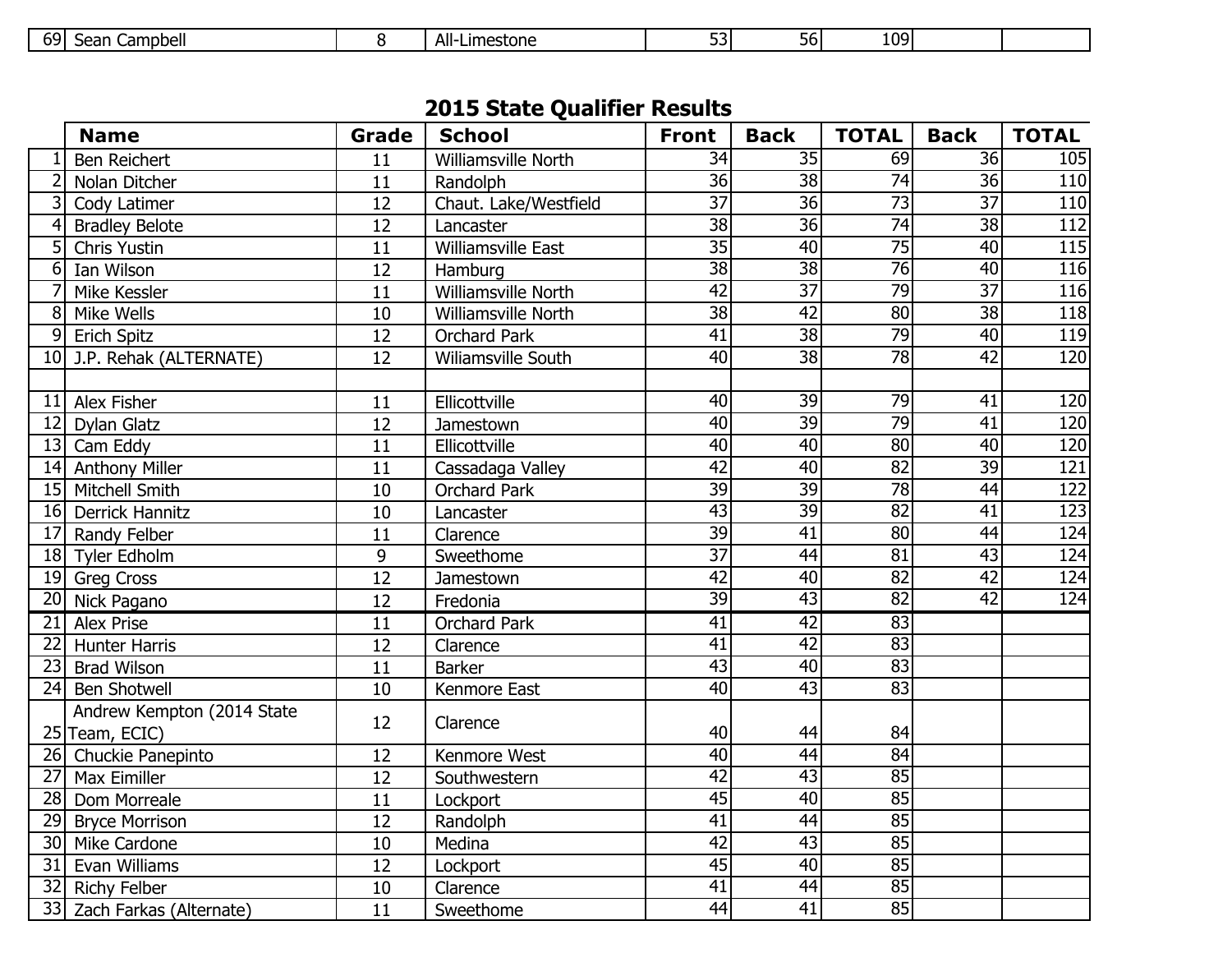| 34 | <b>Tim Kreuz</b>              | 12              | Williamsville North     | $\overline{45}$ | 41              | 86              |  |
|----|-------------------------------|-----------------|-------------------------|-----------------|-----------------|-----------------|--|
| 35 | Jeffrey Coons                 | 10              | Lancaster               | $\overline{39}$ | $\overline{47}$ | $\overline{86}$ |  |
| 36 | <b>Curtis Petschke</b>        | 10              | Alden                   | $\overline{41}$ | $\overline{45}$ | $\overline{86}$ |  |
| 37 | Kole Maytum                   | 9               | Chaut.Lake/Westfield    | 46              | 40              | 86              |  |
| 38 | <b>Gage Masters</b>           | 12              | Medina                  | $\overline{43}$ | $\overline{43}$ | $\overline{86}$ |  |
| 39 | Carson Suffoletta             | 10              | <b>Grand Island</b>     | $\overline{42}$ | $\overline{44}$ | 86              |  |
| 40 | Aiden Herlan                  | 11              | Newfane                 | 43              | $\overline{43}$ | 86              |  |
| 41 | Lewis Markham                 | 9               | Forestville/Pine Valley | $\overline{45}$ | 41              | 86              |  |
| 42 | Ian Wagner (NO Medalist)      | $\overline{7}$  | Medina                  | $\overline{43}$ | $\overline{44}$ | $\overline{87}$ |  |
| 43 | Cary Ignaczak                 | 10              | Lakeshore               | $\overline{44}$ | 44              | 88              |  |
| 44 | Joe Marszalek                 | 11              | Frontier                | 45              | $\overline{43}$ | 88              |  |
| 45 | Kevin Rechlin                 | 12              | Clarence                | 42              | 46              | $\overline{88}$ |  |
| 46 | Jake Szymczak                 | 12              | Fredonia                | $\overline{47}$ | $\overline{42}$ | 89              |  |
| 47 | Alec Lezama                   | 12              | Lakeshore               | $\overline{43}$ | 47              | $\overline{90}$ |  |
| 48 | Zach Fronkowiak               | 11              | Pioneer                 | 46              | $\overline{44}$ | 90              |  |
| 49 | Jarod Harack                  | 11              | Clarence                | 49              | $\overline{42}$ | $\overline{91}$ |  |
| 50 | Jared Yartz                   | 12              | Southwestern            | 46              | $\overline{45}$ | $\overline{91}$ |  |
| 51 | Jordan Willard                | 12              | Lewiston Porter         | 48              | $\overline{44}$ | 92              |  |
| 52 | Dillan LaBarbera (Alternate)  | 11              | Maple Grove             | 46              | 46              | $\overline{92}$ |  |
| 53 | Matt Fuller (Alternate)       | 12              | Salamanca               | 46              | $\overline{46}$ | $\overline{92}$ |  |
| 54 | Adam Batz                     | 10              | Williamsville North     | $\overline{52}$ | $\overline{41}$ | $\overline{93}$ |  |
| 55 | Joey Yakovac (Alternate)      | 11              | <b>CSAT</b>             | 47              | $\overline{46}$ | $\overline{93}$ |  |
| 56 | Noah Carlson (Alternate)      | 11              | Olean                   | 44              | $\overline{50}$ | 94              |  |
| 57 | <b>Connor Seeley</b>          | 10              | Wilson                  | 48              | 46              | 94              |  |
| 58 | Devin Donoghue (NFL Medalist) | 12              | North Tonawanda         | $\overline{53}$ | $\overline{42}$ | $\overline{95}$ |  |
| 59 | <b>Carson Crist</b>           | 8               | Maple Grove             | 46              | 49              | 95              |  |
| 60 | Stephen Walczak               | $\overline{12}$ | Sherman/Clymer/Panama   | 49              | 46              | $\overline{95}$ |  |
| 61 | Jonah Miller                  | 10              | Wilson                  | 47              | 49              | 96              |  |
| 62 | Noah Wrazin                   | 10              | Niagara Wheatfield      | 48              | 49              | $\overline{97}$ |  |
| 63 | Kyle Beaver                   | 12              | Randolph                | 49              | 49              | 98              |  |
| 64 | <b>Titus Miller</b>           | 9               | Cassadaga Valley        | $\overline{51}$ | $\overline{47}$ | 98              |  |
| 65 | Jake Pollock                  | 10              | Franklinville           | 46              | $\overline{52}$ | 98              |  |
|    | 66 Brandon Seider             | 10              | Wilson                  | 49              | 50              | 99              |  |
| 67 | Kase Williams                 | 12              | Catt./Little Valley     | $\overline{54}$ | $\overline{48}$ | 102             |  |
| 68 | Wes Senn                      | 11              | Randolph                | 53              | 50              | 103             |  |
| 69 | Ben Kolbe (Alternate)         | 10              | North Tonawanda         | $\overline{50}$ | 53              | 103             |  |

## **2014 STATE QUALIFIER RESULTS**

| <b>NAME</b> | <b>GRADE</b> | <b>SCHOOL</b> | <b>FRONT</b> | <b>BACK</b> | <b>TOTAL</b> | <b>BACK</b> | <b>TOTAL</b> |
|-------------|--------------|---------------|--------------|-------------|--------------|-------------|--------------|
|             |              |               |              |             |              |             |              |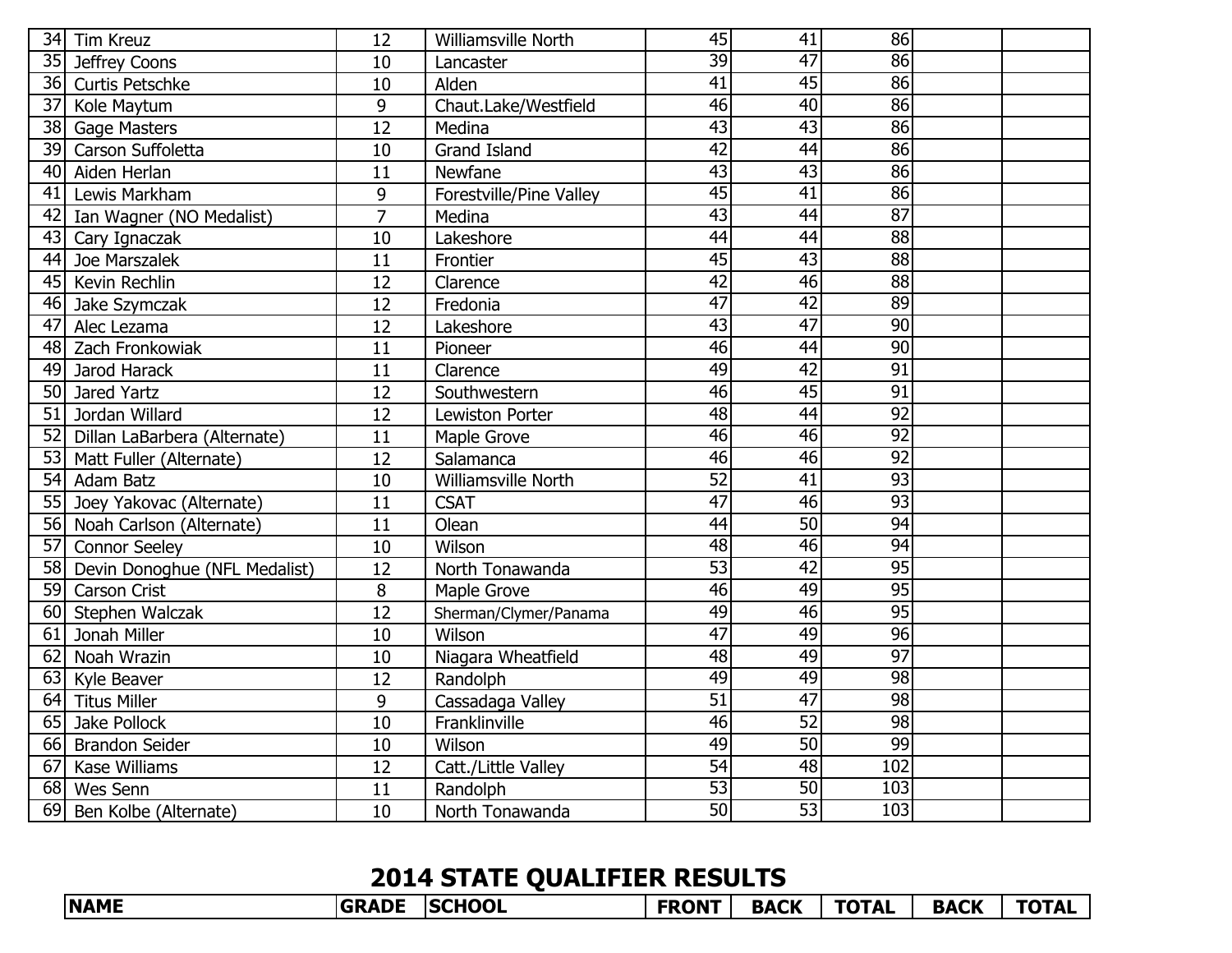| $\mathbf 1$    | <b>Adam Patronik</b>        | 12 | Orchard Park              | 33              | 37 | 70              | 38              | 108 |
|----------------|-----------------------------|----|---------------------------|-----------------|----|-----------------|-----------------|-----|
| $\overline{2}$ | Andrew Kempton              | 11 | Clarence                  | 37              | 37 | 74              | 39              | 113 |
| 3              | Nolan Ditcher (Exempt 2013) | 10 | Randolph                  | 38              | 39 | $\overline{77}$ | $\overline{37}$ | 114 |
| 4              | Kevin Borowicz              | 12 | <b>Grand Island</b>       | 38              | 41 | 79              | 36              | 115 |
| 5              | Steve Kaufmann              | 12 | <b>Iroquois</b>           | 37              | 39 | 76              | 39              | 115 |
| 6              | Matt Lesinski               | 12 | Williamsville North       | 35              | 42 | 77              | 38              | 115 |
| 7              | Mitch Feneziani             | 12 | <b>West Seneca West</b>   | 40              | 37 | 77              | 39              | 116 |
| 8              | Aaron Orechwa               | 12 | Eden                      | 38              | 39 | 77              | 40              | 117 |
| 9              | <b>Erich Spitz</b>          | 11 | <b>Orchard Park</b>       | 41              | 37 | 78              | 39              | 117 |
| 10             | Matt Vona                   | 12 | Lakeshore                 | 38              | 38 | 76              | 42              | 118 |
| 11             | Wil Lockwood (Exempt 2013)  | 12 | Maple Grove               | 39              | 37 | 76              | 42              | 118 |
| 12             | Trevor Dobrzenski           | 12 | Eden                      | 38              | 38 | 76              | 42              | 118 |
| 13             | Chris Yustin                | 10 | <b>Williamsville East</b> | 39              | 38 | 77              | 41              | 118 |
| 14             | Alec Lezama                 | 11 | Lakeshore                 | $\overline{38}$ | 40 | $\overline{78}$ | $\overline{41}$ | 119 |
| 15             | <b>Bradley Belote</b>       | 11 | Lancaster                 | 38              | 37 | 75              | 45              | 120 |
| 16             | Jack Devic                  | 10 | <b>Orchard Park</b>       | 38              | 38 | 76              | 45              | 121 |
| 17             | Ben Reichert (Exempt 2013)  | 10 | Williamsville North       | 38              | 42 | 80              | 41              | 121 |
| 18             | J.P. Rehak                  | 11 | Williamsville South       | 40              | 40 | 80              | 41              | 121 |
| 19             | <b>Ricky Shotwell</b>       | 12 | Kenmore East              | 41              | 39 | 80              | 41              | 121 |
| 20             | <b>Dylan Glatz</b>          | 11 | Jamestown                 | 41              | 38 | 79              | 45              | 124 |
| 21             | Joe Conti (Exempt 2013)     | 12 | Fredonia                  | 42              | 39 | 81              |                 | 81  |
| 22             | Cody Lattimer               | 11 | Chaut. Lake / Westfield   | 40              | 41 | 81              |                 | 81  |
| 23             | JJ Napoli                   | 12 | Lockport                  | 41              | 40 | 81              |                 | 81  |
| 24             | Andrew Farnham              | 12 | Maple Grove               | 43              | 39 | 82              |                 | 82  |
| 25             | AJ Feldman                  | 12 | Eden                      | 39              | 43 | 82              |                 | 82  |
| 26             | Logan St. Cyr               | 10 | North Tonawanda           | 40              | 42 | 82              |                 | 82  |
| 27             | Mitch Luckman               | 12 | <b>Barker</b>             | 42              | 41 | 83              |                 | 83  |
| 28             | James Spanbauer             | 12 | Niagara Falls             | 44              | 39 | 83              |                 | 83  |
| 29             | Jon Needham                 | 12 | West Seneca West          | 42              | 42 | 84              |                 | 84  |
| 30             | Griffin Fitzpatrick         | 12 | Frontier                  | 43              | 41 | 84              |                 | 84  |
| 31             | Cam Eddy                    | 10 | Ellicottville             | 39              | 45 | 84              |                 | 84  |
|                | 32 Zach Felder              | 12 | East Aurora               | 42              | 42 | 84              |                 | 84  |
| 33             | Brendan Kelly               | 10 | West Seneca West          | 43              | 41 | 84              |                 | 84  |
| 34             | Devin Donohue (Alt)         | 11 | North Tonawanda           | 46              | 39 | 85              |                 | 85  |
| 35             | Alex Fisher                 | 10 | Ellicottville             | 45              | 41 | 86              |                 | 86  |
| 36             | Maxx Eilmiller              | 11 | Jamestown                 | 44              | 42 | 86              |                 | 86  |
| 37             | Mike Kessler (Alt)          | 10 | Williamsville North       | 41              | 45 | 86              |                 | 86  |
| 38             | <b>Anthony Miller</b>       | 10 | Cassadaga Valley          | 43              | 44 | 87              |                 | 87  |
| 39             | Nick Pagano                 | 11 | Fredonia                  | 42              | 45 | 87              |                 | 87  |
| 40             | Ian Wilson                  | 11 | Hamburg                   | 44              | 43 | 87              |                 | 87  |